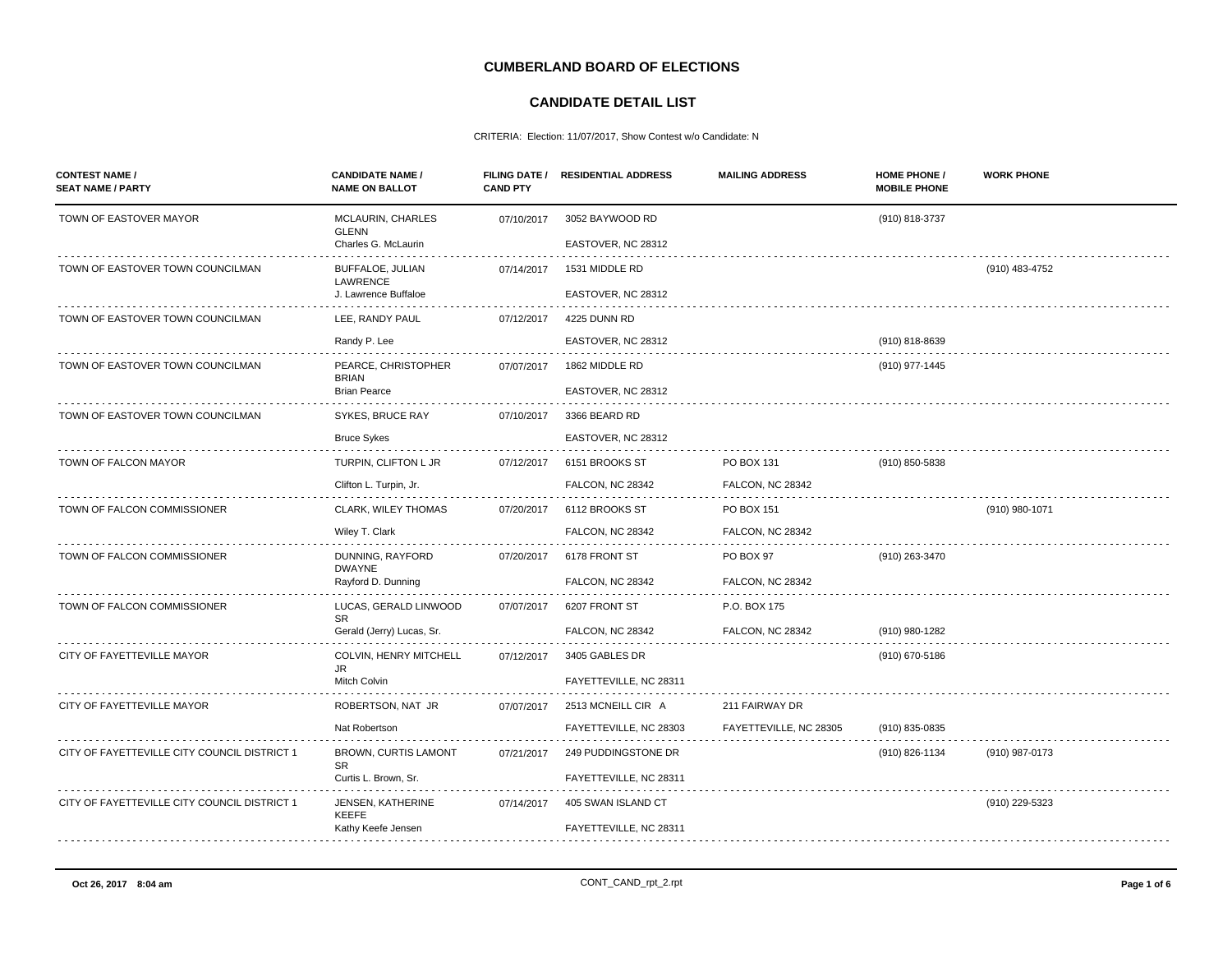| <b>CONTEST NAME /</b><br><b>SEAT NAME / PARTY</b> | <b>CANDIDATE NAME /</b><br><b>NAME ON BALLOT</b> | <b>CAND PTY</b> | FILING DATE / RESIDENTIAL ADDRESS | <b>MAILING ADDRESS</b>        | <b>HOME PHONE /</b><br><b>MOBILE PHONE</b> | <b>WORK PHONE</b> |
|---------------------------------------------------|--------------------------------------------------|-----------------|-----------------------------------|-------------------------------|--------------------------------------------|-------------------|
| CITY OF FAYETTEVILLE CITY COUNCIL DISTRICT 2      | CULLITON, DANIEL JOHN                            | 07/10/2017      | 517 OAKRIDGE AVE                  |                               | (910) 229-7901                             |                   |
|                                                   | Dan Culliton                                     |                 | FAYETTEVILLE, NC 28305            |                               | (910) 229-7901                             |                   |
| CITY OF FAYETTEVILLE CITY COUNCIL DISTRICT 2      | <b>WILLIAMS, TYRONE</b><br><b>ANTONIE</b>        | 07/13/2017      | 203 WALL ST                       | PO BOX 2094                   |                                            | (910) 584-9249    |
|                                                   | Tyrone A. Williams                               |                 | FAYETTEVILLE, NC 28301            | FAYETTEVILLE, NC 28302        |                                            |                   |
| CITY OF FAYETTEVILLE CITY COUNCIL DISTRICT 3      | WADDELL, TISHA<br>SHONIQUE                       | 07/12/2017      | 1119 LANDAU RD                    | PO BOX 9536                   | (910) 630-3187                             | (910) 960-7138    |
|                                                   | Tisha S. Waddell                                 |                 | FAYETTEVILLE, NC 28311            | FAYETTEVILLE, NC<br>283119088 |                                            |                   |
| CITY OF FAYETTEVILLE CITY COUNCIL DISTRICT 3      | WRIGHT, JEREMY DEARD                             | 07/12/2017      | 933 HILTON DR                     |                               | (910) 482-4430                             |                   |
|                                                   | Jeremy D. Wright                                 |                 | FAYETTEVILLE, NC 28311            |                               |                                            |                   |
| CITY OF FAYETTEVILLE CITY COUNCIL DISTRICT 4      | HAIRE, DARRELL J                                 | 07/17/2017      | 1507 SEABROOK RD                  | 709-17 FILTER PLANT DR        | (910) 574-5399                             |                   |
|                                                   | D.J. Haire                                       |                 | FAYETTEVILLE, NC 28301            | FAYETTEVILLE, NC 28301        |                                            |                   |
| CITY OF FAYETTEVILLE CITY COUNCIL DISTRICT 4      | MCDOUGALD, CHALMERS L                            | 07/07/2017      | 1826 EICHELBERGER DR              |                               | (910) 476-1099                             |                   |
|                                                   | Chalmers (Chet) McDougald                        |                 | FAYETTEVILLE, NC 28303            |                               |                                            |                   |
| CITY OF FAYETTEVILLE CITY COUNCIL DISTRICT 5      | DAWKINS, JOHNNY LEE III                          | 07/10/2017      | 122 THORNCLIFF DR                 |                               | (910) 849-8006                             |                   |
|                                                   | Johnny Dawkins                                   |                 | FAYETTEVILLE, NC 28303            |                               |                                            |                   |
| CITY OF FAYETTEVILLE CITY COUNCIL DISTRICT 5      | <b>TYSON, HENRY</b><br><b>CULBREATH</b>          | 07/07/2017      | 410 WAYBERRY DR                   | P O BOX 87506                 | (910) 483-3696                             |                   |
|                                                   | Henry Tyson                                      |                 | FAYETTEVILLE, NC 28303            | FAYETTEVILLE, NC 28303        |                                            |                   |
| CITY OF FAYETTEVILLE CITY COUNCIL DISTRICT 6      | CRISP, WILLIAM JOSEPH<br><b>LEON</b>             | 07/07/2017      | 3804 SUNCHASE DR                  |                               | $(910) 864 - 1669$                         |                   |
|                                                   | <b>Bill Crisp</b>                                |                 | FAYETTEVILLE, NC 28306            |                               |                                            |                   |
| CITY OF FAYETTEVILLE CITY COUNCIL DISTRICT 6      | STEWART, LATANYA A                               | 07/07/2017      | 3951 BROOKGREEN DR                |                               | (910) 476-4444                             |                   |
|                                                   | <b>Toni Stewart</b>                              |                 | FAYETTEVILLE, NC 28304            |                               |                                            |                   |
| CITY OF FAYETTEVILLE CITY COUNCIL DISTRICT 7      | MCNEILL, TREVONE<br>LATRELL                      | 07/07/2017      | 8436 ENGLISH SADDLE DR            |                               | (910) 849-1330                             |                   |
|                                                   | <b>Trevone McNeill</b>                           |                 | FAYETTEVILLE, NC 28314            |                               |                                            |                   |
| CITY OF FAYETTEVILLE CITY COUNCIL DISTRICT 7      | WRIGHT, LARRY ONEIL SR                           | 07/10/2017      | 1223 CHILTON DR                   | 1223 CHILTON DRIVE            | (910) 494-8274                             |                   |
|                                                   | Larry O. Wright                                  |                 | FAYETTEVILLE, NC 28314            | FAYETTEVILLE, NC 28314        | (910) 433-1992                             |                   |
| CITY OF FAYETTEVILLE CITY COUNCIL DISTRICT 8      | MINER, JOHN ANTOINE SR                           | 07/07/2017      | 217 INGLESIDE DR                  |                               |                                            |                   |
|                                                   | John Miner                                       |                 | FAYETTEVILLE, NC 28303            |                               | (910) 302-6704                             |                   |
| CITY OF FAYETTEVILLE CITY COUNCIL DISTRICT 8      | MOHN, THEODORE<br><b>WILLIAM</b>                 | 07/17/2017      | 6961 BONE CREEK DR                |                               |                                            | (910) 495-3634    |
|                                                   | Ted Mohn                                         |                 | FAYETTEVILLE, NC 28314            |                               |                                            |                   |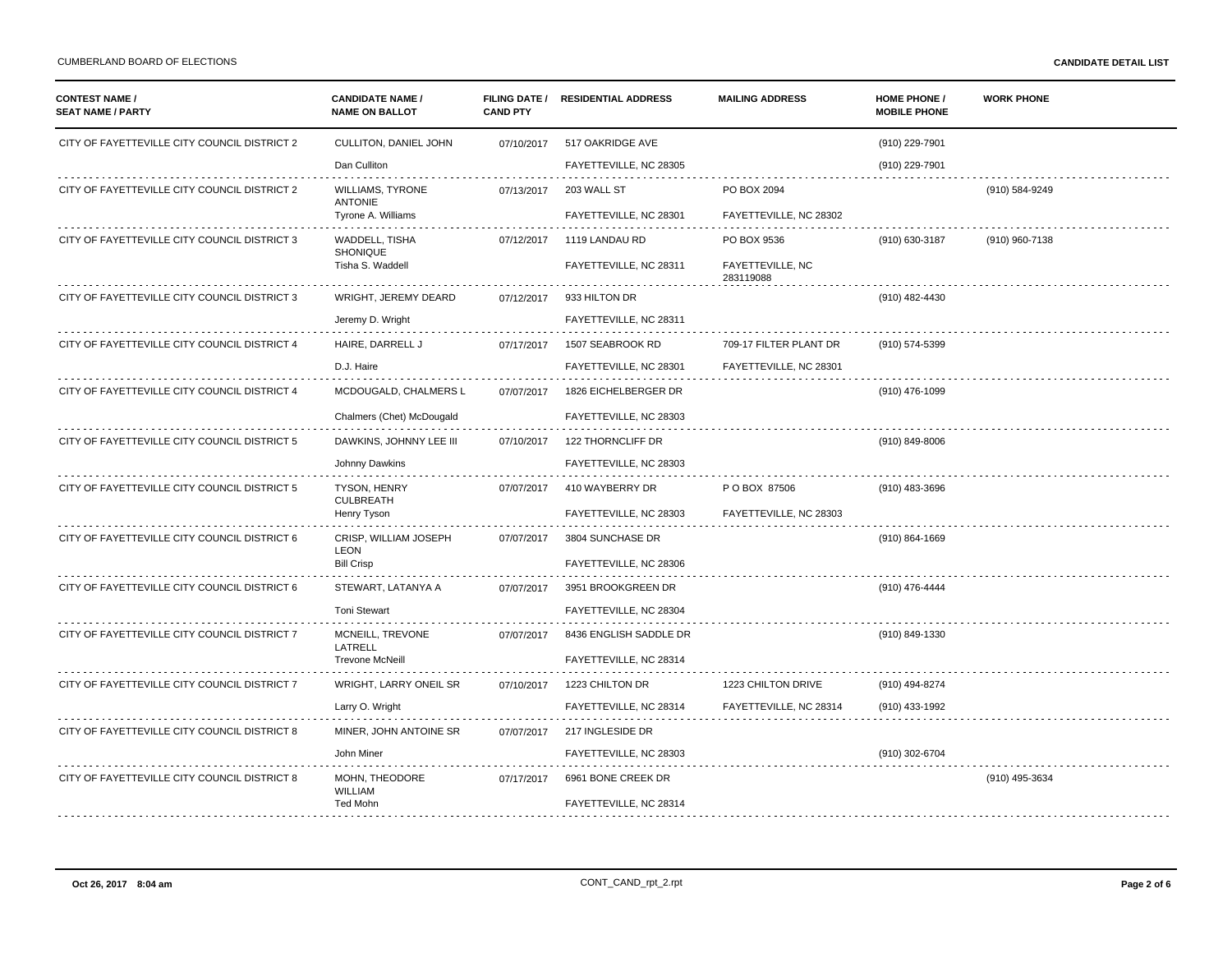| <b>CONTEST NAME /</b><br><b>SEAT NAME / PARTY</b> | <b>CANDIDATE NAME /</b><br><b>NAME ON BALLOT</b> | <b>CAND PTY</b> | FILING DATE / RESIDENTIAL ADDRESS | <b>MAILING ADDRESS</b>   | <b>HOME PHONE /</b><br><b>MOBILE PHONE</b> | <b>WORK PHONE</b> |
|---------------------------------------------------|--------------------------------------------------|-----------------|-----------------------------------|--------------------------|--------------------------------------------|-------------------|
| CITY OF FAYETTEVILLE CITY COUNCIL DISTRICT 9      | ARP, JAMES WILLIAM JR                            | 07/14/2017      | 2640 THORNGROVE CT                |                          | (910) 823-9540                             | (910) 728-2569    |
|                                                   | Jim Arp                                          |                 | FAYETTEVILLE, NC 28303            |                          |                                            |                   |
| TOWN OF GODWIN MAYOR                              | <b>BURNETTE, WILLIE</b><br><b>JUNIOUS</b>        | 07/17/2017      | 8511 GODWIN FALCON RD             |                          | (910) 980-1791                             | (910) 980-1791    |
|                                                   | Willie Burnette                                  |                 | GODWIN, NC 28344                  |                          |                                            |                   |
| TOWN OF GODWIN COMMISSIONER                       | COOPER, GEORGE JR                                | 07/19/2017      | 8455 GODWIN FALCON RD             |                          | (910) 980-1464                             |                   |
|                                                   | George Cooper, Jr.                               |                 | GODWIN, NC 28344                  |                          |                                            |                   |
| TOWN OF GODWIN COMMISSIONER                       | DUGGER, DAROLD                                   | 07/21/2017      | 8469 GODWIN FALCON RD             |                          | (910) 777-9468                             | (910) 777-9468    |
|                                                   | Darold Dugger                                    |                 | GODWIN, NC 28344                  |                          |                                            |                   |
| TOWN OF GODWIN COMMISSIONER                       | MCINTYRE, DONALD                                 | 07/17/2017      | 7861 ROYAL ST                     | PO BOX 1                 | (910) 980-1688                             | (910) 502-2109    |
|                                                   | MCLELLAN JR<br>Donald McIntyre                   |                 | <b>GODWIN, NC 28344</b>           | <b>GODWIN, NC 28344</b>  |                                            |                   |
| TOWN OF GODWIN COMMISSIONER                       | MCNEILL, RONALD                                  | 07/21/2017      | 8626 GODWIN FALCON RD             | PO BOX 150 HWY 82        |                                            | (910) 980-1564    |
|                                                   | Ronald McNeill                                   |                 | GODWIN, NC 28344                  | GODWIN, NC 28344         |                                            |                   |
| TOWN OF HOPE MILLS MAYOR                          | BOWEN, CHARLES KEITH II                          | 07/07/2017      | 6328 RUSTIC RIDGE RD              |                          | (910) 229-0662                             |                   |
|                                                   | Keith Bowen                                      |                 | HOPE MILLS, NC 28348              |                          |                                            |                   |
| TOWN OF HOPE MILLS MAYOR                          | WARNER, JACQUELYN<br><b>SMITH</b>                | 07/07/2017      | 4333 LEGION RD                    |                          | (910) 309-7779                             |                   |
|                                                   | Jackie Warner                                    |                 | HOPE MILLS, NC 28348              |                          |                                            |                   |
| TOWN OF HOPE MILLS COMMISSIONER                   | BELLFLOWERS, JESSIE<br><b>LEE</b>                | 07/07/2017      | 3306 HARRISBURG DR                |                          | (910) 964-8103                             |                   |
|                                                   | Jessie L. Bellflowers                            |                 | FAYETTEVILLE, NC 28306            |                          |                                            |                   |
| TOWN OF HOPE MILLS COMMISSIONER                   | COLLINS, TONZIE KLUGH                            | 07/21/2017      | 5816 WALLACE DR                   | 5816 WALLACE DRIVE       | (910) 978-5586                             |                   |
|                                                   | Tonzie K. Collins I                              |                 | HOPE MILLS, NC 28348              | HOPE MILLS, NC 28348     |                                            |                   |
| TOWN OF HOPE MILLS COMMISSIONER                   | <b>EDWARDS, PATRICIA</b><br><b>ROBISON</b>       | 07/14/2017      | 3513 SHIPSTONE PL 102             | PO BOX 746               | (910) 723-9608                             | (910) 723-9608    |
|                                                   | Pat Edwards                                      |                 | HOPE MILLS, NC 28348              | HOPE MILLS, NC 283480746 |                                            |                   |
| TOWN OF HOPE MILLS COMMISSIONER                   | GORMAN, ROBERT<br><b>EDWARD SR</b>               | 07/10/2017      | 3721 FLOYD DR                     |                          |                                            |                   |
|                                                   | <b>Bob Gorman</b>                                |                 | HOPE MILLS, NC 28348              |                          | (910) 308-3617                             |                   |
| TOWN OF HOPE MILLS COMMISSIONER                   | LARSON, MARGARET HUSE                            | 07/21/2017      | 3752 MARANATHA DR                 |                          | (910) 423-0157                             | (910) 988-0748    |
|                                                   | Meg Larson                                       |                 | HOPE MILLS, NC 28348              |                          |                                            |                   |
| TOWN OF HOPE MILLS COMMISSIONER                   | LEGGE, JERRY D SR                                | 07/07/2017      | 6432 BRETTON WOODS DR             | 6432 BRETTON WOODS       |                                            |                   |
|                                                   | Jerry Legge                                      |                 | HOPE MILLS, NC 28348              | HOPE MILLS, NC 28348     | (910) 527-7497                             |                   |
| TOWN OF HOPE MILLS COMMISSIONER                   | MARLEY, BRYAN ADDISON                            | 07/14/2017      | 4069 WILLIAM BILL LUTHER<br>DR.   |                          |                                            | (910) 978-1456    |
|                                                   | Bryan A. Marley                                  |                 | HOPE MILLS, NC 28348              |                          |                                            |                   |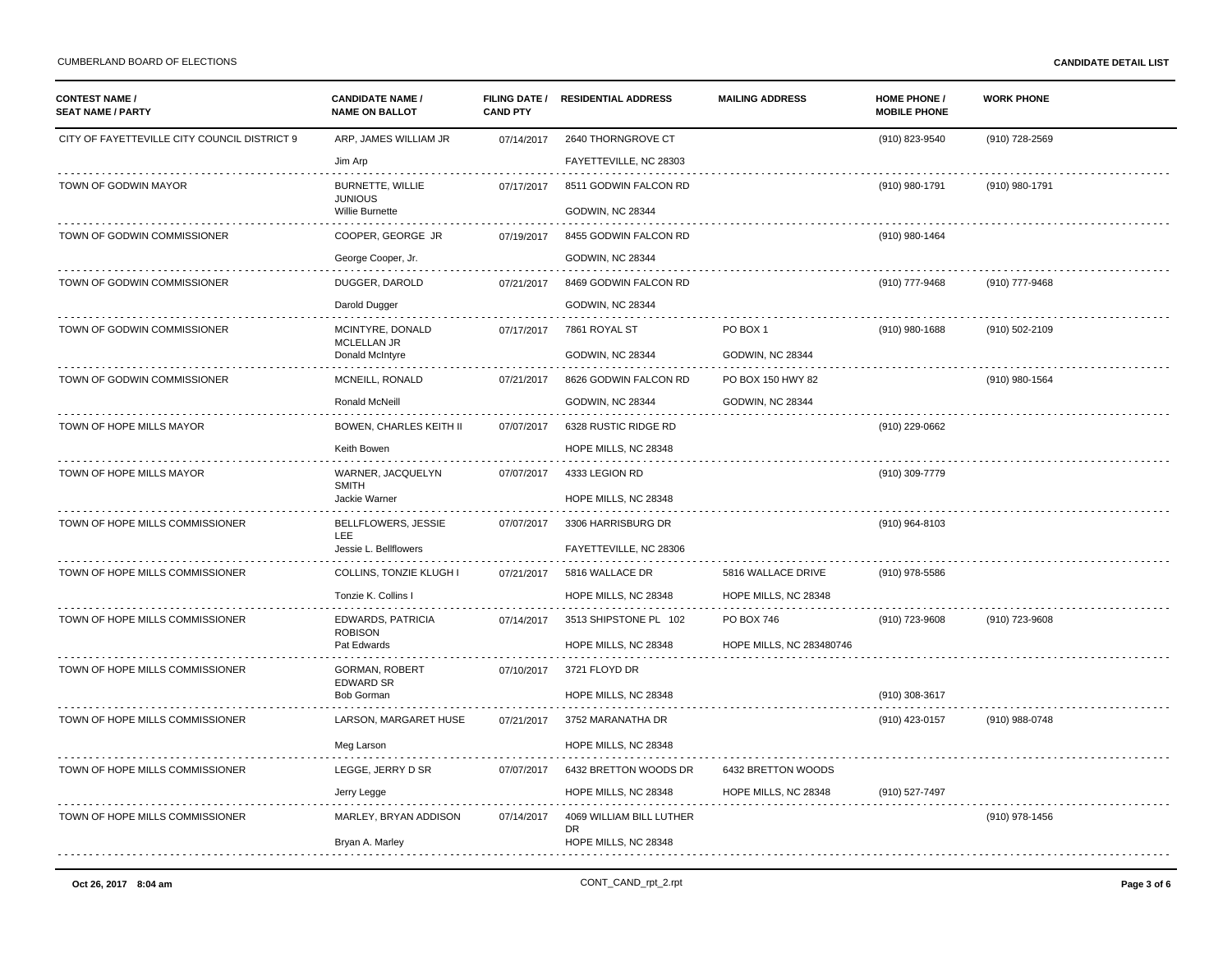| <b>CONTEST NAME /</b><br><b>SEAT NAME / PARTY</b> | <b>CANDIDATE NAME /</b><br><b>NAME ON BALLOT</b> | <b>CAND PTY</b> | FILING DATE / RESIDENTIAL ADDRESS                                    | <b>MAILING ADDRESS</b>                    | <b>HOME PHONE /</b><br><b>MOBILE PHONE</b> | <b>WORK PHONE</b> |
|---------------------------------------------------|--------------------------------------------------|-----------------|----------------------------------------------------------------------|-------------------------------------------|--------------------------------------------|-------------------|
| TOWN OF HOPE MILLS COMMISSIONER                   | MCCRAY, KENJUANA<br><b>DANIELS</b>               | 07/07/2017      | 1625 CITATION CT                                                     | PO BOX 697                                |                                            | (910) 494-1352    |
|                                                   | Kenjuana D. McCray                               |                 | PARKTON, NC 28371                                                    | HOPE MILLS, NC 28348                      | (910) 727-1516                             |                   |
| TOWN OF HOPE MILLS COMMISSIONER                   | MITCHELL, MICHAEL<br><b>DENNIS</b>               | 07/14/2017      | 5411 THOMPSON CIR                                                    | P O BOX 428                               |                                            | (910) 964-2632    |
|                                                   | Mike Mitchell                                    |                 | HOPE MILLS, NC 28348                                                 | HOPE MILLS, NC 28348                      |                                            |                   |
| TOWN OF LINDEN MAYOR                              | BUTLER, ALMA MARIE<br>Marie Butler               | 07/18/2017      | 10755 COLLIERS CHAPEL<br><b>CHURCH RD</b><br><b>LINDEN, NC 28356</b> |                                           | (910) 980-0827                             |                   |
|                                                   |                                                  |                 |                                                                      |                                           |                                            |                   |
| TOWN OF LINDEN COMMISSIONER                       | <b>COLLIER, FRANCES B</b>                        | 07/14/2017      | 9536 RALEIGH ST                                                      | PO BOX 47                                 |                                            | (910) 980-0536    |
|                                                   | Frances B. Collier                               |                 | <b>LINDEN, NC 28356</b>                                              | LINDEN, NC 28356                          |                                            |                   |
| TOWN OF LINDEN COMMISSIONER                       | DENNING, BARBARA C                               | 07/18/2017      | 4802 MAIN ST                                                         | PO BOX 25                                 |                                            | (910) 980-0918    |
|                                                   | Barbara C. Denning                               |                 | <b>LINDEN, NC 28356</b>                                              | <b>LINDEN, NC 28356</b>                   |                                            |                   |
| TOWN OF LINDEN COMMISSIONER                       | GARNER, ROBERT ALTON                             | 07/21/2017      | 9621 RALEIGH ST                                                      | PO BOX 22                                 |                                            | (910) 980-0652    |
|                                                   | <b>Bobby Garner</b>                              |                 | LINDEN, NC 28356                                                     | <b>LINDEN, NC 28356</b>                   |                                            |                   |
| TOWN OF LINDEN COMMISSIONER                       | MANESS, RONNIE S                                 | 07/20/2017      | 4634 JACKSON ST                                                      |                                           |                                            | (910) 580-0606    |
|                                                   | Ronnie Maness                                    |                 | <b>LINDEN, NC 28356</b>                                              |                                           |                                            |                   |
| TOWN OF LINDEN COMMISSIONER                       | OVERBY, FRANCIS LARRY                            | 07/18/2017      | 4962 MAIN ST                                                         |                                           | (910) 502-2032                             | (919) 796-8818    |
|                                                   | Larry Overby                                     |                 | <b>LINDEN, NC 28356</b>                                              |                                           |                                            |                   |
| TOWN OF LINDEN COMMISSIONER                       | RAYNOR, WILKINS                                  | 07/21/2017      | 9527 MYRTLE ST                                                       | <b>PO BOX 55</b>                          | (910) 717-2310                             | (910) 850-0497    |
|                                                   | Wilkins (John Henry) Raynor                      |                 | <b>LINDEN, NC 28356</b>                                              | <b>LINDEN, NC 28356</b>                   |                                            |                   |
| TOWN OF LINDEN COMMISSIONER                       | SMALL, ELIZABETH E                               | 07/14/2017      | 4835 MAIN ST                                                         | <b>PO BOX 228</b>                         |                                            | (910) 980-0821    |
|                                                   | <b>Betsy Small</b>                               |                 | <b>LINDEN, NC 28356</b>                                              | <b>LINDEN, NC 28356</b>                   |                                            |                   |
| TOWN OF SPRING LAKE MAYOR                         | DOBBINS, LARRY G                                 | 07/14/2017      | 592 PINE TREE LN                                                     | P O BOX 88                                |                                            | (910) 497-0520    |
|                                                   | Larry G. Dobbins                                 |                 | SPRING LAKE, NC 28390                                                | SPRING LAKE, NC 28390                     |                                            |                   |
| TOWN OF SPRING LAKE MAYOR                         | SAMPSON, CHAS L                                  | 07/10/2017      | 712 HINTERLAND LN 301                                                | 1006 B NORTH BRAGG BLVD<br><b>STE 112</b> | (571) 289-0476                             |                   |
|                                                   | Chas L. Sampson                                  |                 | SPRING LAKE, NC 28390                                                | SPRING LAKE, NC 28390                     | (910) 920-0589                             |                   |
| TOWN OF SPRING LAKE MAYOR                         | <b>WRIGHT DELOATCH</b><br><b>TERRA ANN</b>       | 07/19/2017      | 1583 LAUREN CIR                                                      |                                           | (910) 978-8829                             |                   |
|                                                   | Terra Wright Deloatch                            |                 | SPRING LAKE, NC 28390                                                |                                           |                                            |                   |
| TOWN OF SPRING LAKE ALDERMAN                      | BLUMENFELD, BYRON<br>WAYNE                       | 07/21/2017      | 212 KRISTIN AVE                                                      |                                           | (910) 436-1702                             | (910) 885-4981    |
|                                                   | <b>Byron Blumenfeld</b>                          |                 | SPRING LAKE, NC 28390                                                |                                           |                                            |                   |
| TOWN OF SPRING LAKE ALDERMAN                      | CHRISTIAN, JAMES STEVEN                          | 07/14/2017      | 709 REGINA DR                                                        |                                           |                                            | (910) 922-0819    |
|                                                   | James Christian                                  |                 | SPRING LAKE, NC 28390                                                |                                           |                                            |                   |
|                                                   |                                                  |                 |                                                                      |                                           |                                            |                   |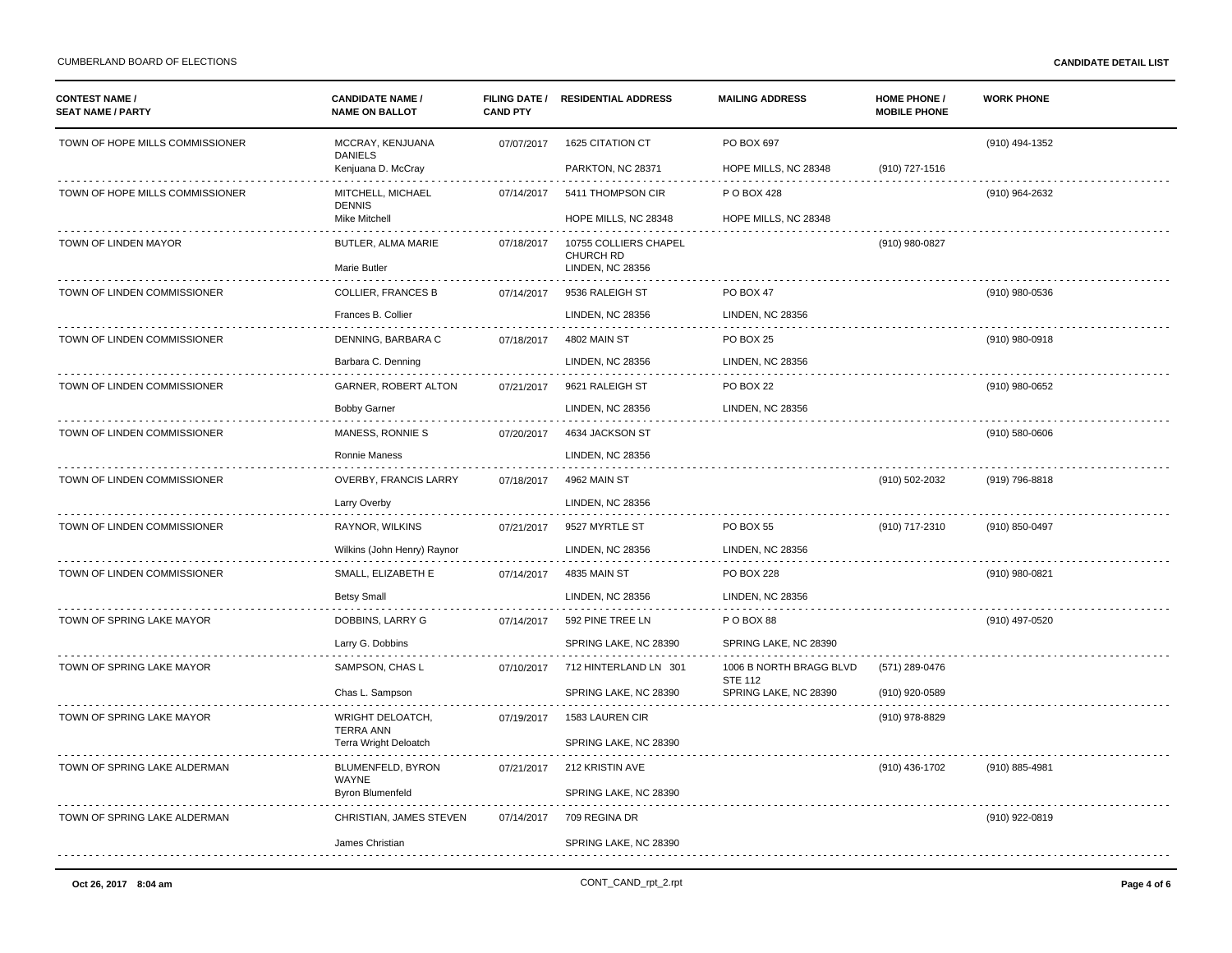| <b>CONTEST NAME /</b><br><b>SEAT NAME / PARTY</b> | <b>CANDIDATE NAME /</b><br><b>NAME ON BALLOT</b> | <b>CAND PTY</b> | FILING DATE / RESIDENTIAL ADDRESS | <b>MAILING ADDRESS</b> | <b>HOME PHONE /</b><br><b>MOBILE PHONE</b> | <b>WORK PHONE</b> |
|---------------------------------------------------|--------------------------------------------------|-----------------|-----------------------------------|------------------------|--------------------------------------------|-------------------|
| TOWN OF SPRING LAKE ALDERMAN                      | COOPER, SONA LENAN                               | 07/17/2017      | 633 GOODYEAR DR                   |                        |                                            | (910) 587-7888    |
|                                                   | Sona Cooper                                      |                 | SPRING LAKE, NC 28390             |                        |                                            |                   |
| TOWN OF SPRING LAKE ALDERMAN                      | HUSAMUDEEN, VIDALENA                             | 07/21/2017      | 206 ELIZABETH ST                  |                        |                                            | (910) 261-7307    |
|                                                   | Vidalena Husamudeen                              |                 | SPRING LAKE, NC 28390             |                        |                                            |                   |
| TOWN OF SPRING LAKE ALDERMAN                      | JACKSON, JACQUELINE<br><b>DIANNE</b>             | 07/20/2017      | 749 GOODYEAR DR                   |                        | (910) 261-1444                             |                   |
|                                                   | Jackie Jackson                                   |                 | SPRING LAKE, NC 28390             |                        |                                            |                   |
| TOWN OF SPRING LAKE ALDERMAN                      | MCQUEEN, STANLEY<br><b>DONNELL</b>               | 07/17/2017      | 610 GOODYEAR DR                   |                        | (910) 705-1127                             |                   |
|                                                   | Stan McQueen                                     |                 | SPRING LAKE, NC 28390             |                        |                                            |                   |
| TOWN OF SPRING LAKE ALDERMAN                      | O'GARRA, JAMES PATRICK                           | 07/14/2017      | 614 DUNCAN RD                     |                        | (910) 797-7145                             |                   |
|                                                   | James O'Garra                                    |                 | SPRING LAKE, NC 28390             |                        |                                            |                   |
| TOWN OF SPRING LAKE ALDERMAN                      | SUTHERLAND, FREDRICKA<br>E                       | 07/19/2017      | 1009 LISA CIR                     |                        |                                            |                   |
|                                                   | Fredricka Sutherland                             |                 | SPRING LAKE, NC 28390             |                        |                                            |                   |
| TOWN OF STEDMAN MAYOR                             | JONES, MARTIN L JR                               | 07/17/2017      | 108 CIRCLE DR                     | PO BOX 676             | (910) 486-9314                             |                   |
|                                                   | Martin (Mardy) L. Jones                          |                 | STEDMAN, NC 28391                 | STEDMAN, NC 28391      |                                            |                   |
| TOWN OF STEDMAN MAYOR                             | VOGT, RALPH ANDREW                               | 07/10/2017      | 524 DOGWOOD CT                    |                        | (910) 323-0518                             |                   |
|                                                   | Ralph Vogt                                       |                 | STEDMAN, NC 28391                 |                        |                                            |                   |
| TOWN OF STEDMAN COMMISSIONER                      | CAIN, HARVEY LENDON JR                           | 07/21/2017      | 5160 JEFFERSON ST                 | <b>PO BOX 524</b>      | (910) 391-0793                             | (910) 391-0793    |
|                                                   | Harvey (Jr.) Cain                                |                 | STEDMAN, NC 28391                 | STEDMAN, NC 28391      |                                            |                   |
| TOWN OF STEDMAN COMMISSIONER                      | MOSLEY, JON WAYNE                                | 07/20/2017      | 126 E 1ST ST                      |                        |                                            | (910) 309-0464    |
|                                                   | Jon Wayne Mosley                                 |                 | STEDMAN, NC 28391                 |                        |                                            |                   |
| TOWN OF STEDMAN COMMISSIONER                      | PIRRO, PAUL CLARENCE                             | 07/07/2017      | 6110 DOLMAN DR                    |                        |                                            |                   |
|                                                   | Paul Pirro                                       |                 | STEDMAN, NC 28391                 |                        | (910) 568-5650                             |                   |
| TOWN OF WADE MAYOR                                | DIXON, JOSEPH W                                  | 07/17/2017      | <b>7036 MAIN ST</b>               |                        |                                            | (910) 484-3743    |
|                                                   | Joseph (Joe) Dixon                               |                 | WADE, NC 28395                    |                        |                                            |                   |
| TOWN OF WADE COMMISSIONER                         | EDWARDS, RAYMOND C                               | 07/17/2017      | 7001 MAIN ST                      |                        |                                            | (910) 978-8893    |
|                                                   | Ray Edwards                                      |                 | <b>WADE, NC 28395</b>             |                        |                                            |                   |
| TOWN OF WADE COMMISSIONER                         | <b>GRIFFIN, KENNETH W</b>                        | 07/20/2017      | 4005 SECOND ST                    |                        | (910) 484-3339                             |                   |
|                                                   | Kenny Griffin                                    |                 | <b>WADE, NC 28395</b>             |                        |                                            |                   |
| TOWN OF WADE COMMISSIONER                         | LANTHORN, JOHN WILLIS<br>JR                      | 07/18/2017      | 6841 MAIN ST                      |                        |                                            | (910) 850-8453    |
|                                                   | Johnny Lanthorn                                  |                 | WADE, NC 28395                    |                        |                                            |                   |